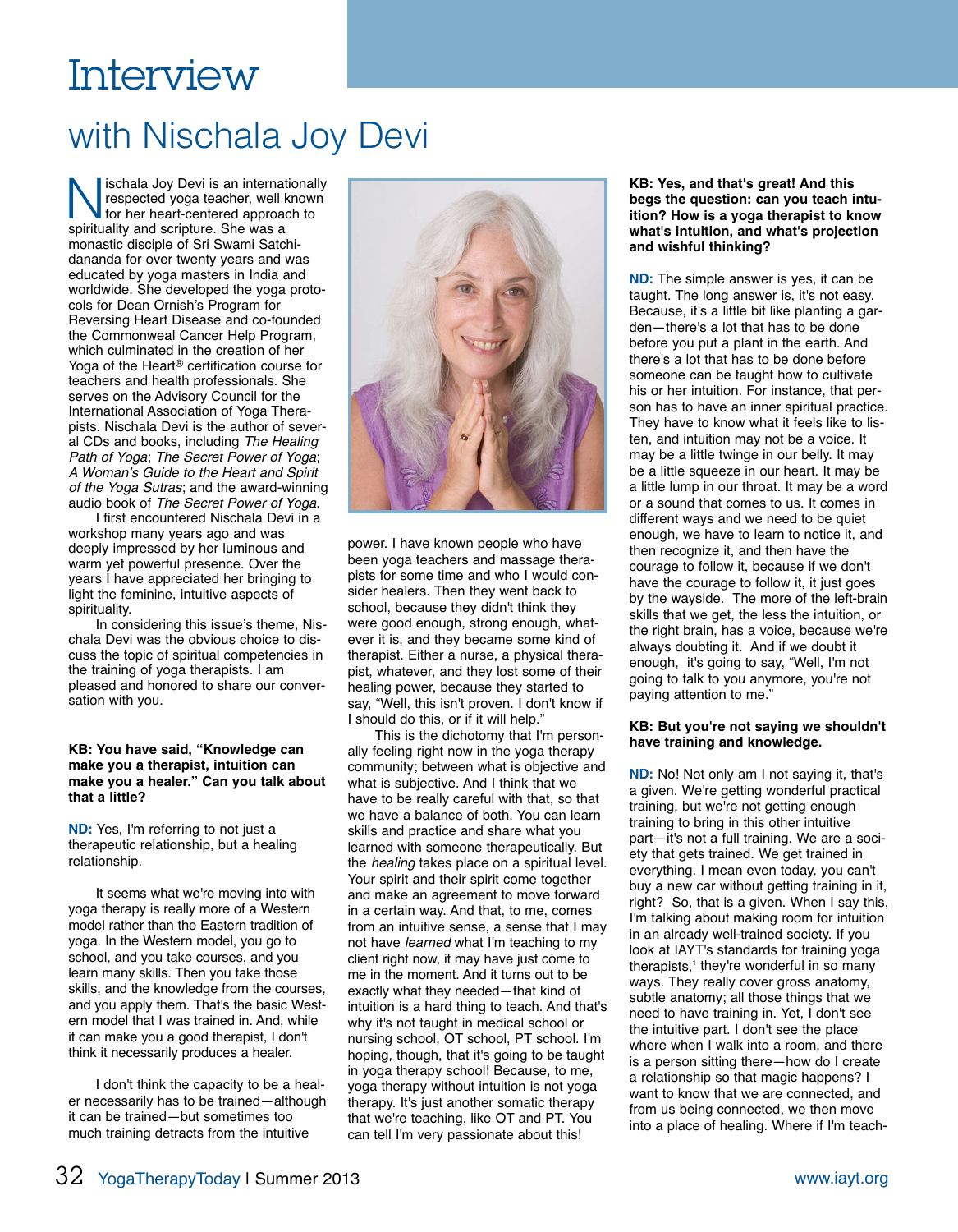ing her an asana or pranayama or whatever, I'm not just teaching on the surface. There's something else that's happening. And, I think it is essential for people to learn how to bring forth their intuition after all, they're not *learning* how to be intuitive, they're *already* intuitive. It's the most natural thing we have. Intuition is before knowledge. And I trust it.

#### **KB: So, what you're saying is people can be trained to listen to this intuition, which shows up in different ways. How does one go about doing that? Do you train people in developing their intuition?**

**ND:** I do train people in developing their intuition. I can't give you a fourfold way. I would like to, but I can't, because it depends on the individuals and their trust in themselves. First of all, silence is essential. They have to be comfortable in silence.

Being quiet is the first thing, because external chatter doesn't allow the inner sounds to be there. And then, as we get quieter, we begin to feel the deeper internal silence. You can call it anything you want, it doesn't matter what we call it. It's a part of us that we connect with, that the real knowing comes out of. The real essential us comes out, and love comes out, and compassion. And also, just being quiet, without the chatter, allows the other person to speak. It would be nice to use another word besides teacher or therapist, because a teacher or therapist implies that we do the talking or the teaching. And really, I think the best teacher or therapist is one that allows the person to teach themself from inside, with gentle guidance.

I was trained and worked in Western medicine for many years, and one of the reasons I left is that people weren't being treated as whole beings. They were being locked into protocol. And that protocol may not work for them. So, I think as yoga therapists, we have to be extremely careful not to make a protocol that we think is going to fit everyone. We have to listen to not only what they're saying, we have to watch how they're acting and we have to feel what's going on in them. All this is happening at the same moment, and that's how I teach people to bring out their intuition. "Stop! Observe. What is happening right now with that person? Do you feel it?" And people look at me, "What are you talking about?" And I say, "Listen, what are you feeling right now?"

I don't believe we can teach well, or for a long time, or be a good therapist, if we don't have a deep, consistent, personal practice. Because when we then walk into a room, we have a choice. Who are we taking into that room? Which part of us are we taking in, which part of us is coming forward?

Sometimes I create mock interviews with trainees, and I'll see that when they think it's a mock situation, they'll just go through and ask a bunch of questions, and I'll say "Stop. Did you see the way she just uncrossed her legs? She just crossed her arms, and that something you said or something that she felt made her uncomfortable. Stop there, don't go on." That's the kind of thing you start to learn by keen observation. And, again, we mustn't be afraid of quiet. Sometimes with a client I may just get quiet for a minute. Listening within to what that other person needs.

#### **KB: Most of us still have work to do on ourselves. At what point are we spiritually competent to sit in the seat of yoga therapist?**

**ND:** Well, it's a very interesting question. Many people have this image of the medical profession as being somehow more enlightened or beyond reproach than others because of the white coat, the apparent omniscience, because they can cut into a human being, take something out, and actually put everything back together. It's amazing. But it doesn't mean that those people don't have their own problems and could even be disturbed in a variety of ways. It just means that when they go into the operating theater or examination room, they put it all aside.

And I think it's the same thing with us as yoga therapists, and this is where I keep getting back to personal practice. Because I don't believe we can teach well, or for a long time, or be a good therapist, if we don't have a deep, consistent, personal

practice. Because when we then walk into a room, we have a choice. Who are we taking into that room? Which part of us are we taking in, which part of us is coming forward? Well, I would hope that the part of us coming forward is not the part that just yelled at our kids or yelled at our husband or cut in front of someone to get a parking space. I'm hoping that when we walk in, what comes forward is that essential loving part we have gotten to know in our practice, in our meditations, and then that part meets the essential nature of the person that we're with.

And I feel this is where being a therapist not only heals the person we're working with, but heals us also. Teaching has a deep spiritual effect on us, as well as the person we're teaching. Because there's something mystical and mysterious that happens when you sit in front of a person or in front of a class that brings out that spiritual part of you. You don't need to be perfect all the time, because in that moment you are perfect. And, I think that the big umbrella in this is a large dose of humility. Your clients don't come to you because they don't know how to heal themselves; they come to you because they can't *remember*. You're there to help them remember. If we all waited until we were spiritually evolved to teach, nobody would be teaching. Even the spiritual masters had their stuff.

All people really want from you is to listen and have compassion, that's all they want. You know, it's nice you give them a little of this and a little that, but what they really want to know is that somebody cares that they get well.

#### **KB: When I was talking with Bo** Forbes,<sup>2</sup> she suggested that there **should be a specialty track for the competencies of mental health. Should there be a specialty in spiritual competency?**

**ND:** Yes, I think that there should be. Through some of the schools that I've been teaching with I have been offering a five-day course on healing relationships and the healing relationship isn't just with your client, it is with yourself, also. You and your higher self, or you and your everyday self, or whoever it is. We really have to find a way to teach yoga teachers how to teach other people, how to talk to other people, and how to talk to ourselves. What do you do to prepare yourself before you go into class? Do you just walk in and be a therapist? Or do you prepare yourself.

*(Continued on page 34)*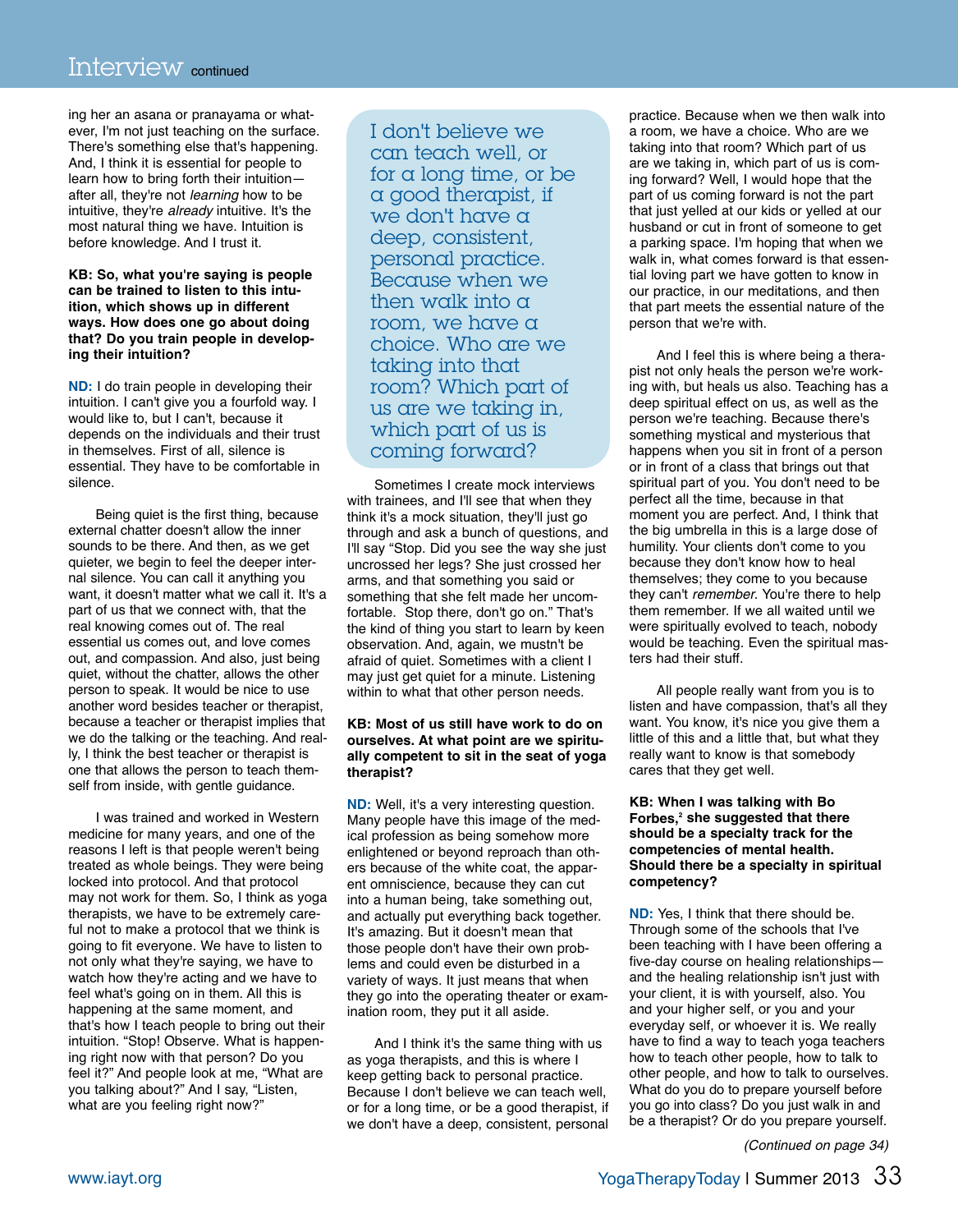I feel that spiritual preparation or a spiritual relationship should be one of the core courses in yoga therapy training. And I think it should be a required course.

#### **KB: Can you talk a little about the importance of yoga philosophy?**

**ND:** Actually, I don't call it yoga philosophy. I call it yoga wisdom—the wisdom of yoga. One cannot think of teaching yoga practices without knowing the essence of the wisdom that it came from. Why are we doing the practices? I mean if you look at the Yoga Sutras, the first book is about wisdom, and the second book is the practices. The wisdom comes first, and then the practices. And of course we in the West did it the other way, we started with the practices, and maybe now we're learning a little bit about the wisdom!

You know, you're talking to someone who re-translated the Yoga Sutras, right? So obviously I thought they were important enough to spend that time on. And we actually have a weekly sutra that people sign up for, and each week they receive it via email. I think the Bhagavad Gita and the Yoga Sutras offer the wisdom from the Vedas and the Upanishads *distilled*. As the hunger grows, you want to know more and more. But, the basic yoga wisdom tells us who we are and even why we get ill. It's the essence of it.

I have taught the basic yoga sutras class to people who have learned it over and over, and they look at me, "Oh, is *that* what it means? Oh, I didn't realize." So I think that sometimes we have to hear it over and over and over again. Because it's not really the essence of our culture, right? It comes from another culture. People sometimes glibly say, "Oh, the *yamas* and the *niyamas* are like the Ten Commandments," but actually they are very different.

#### **KB: There's a certain depth of understanding that comes when it's real wisdom and not something you've just read in a book.**

**ND:** Exactly. Sometimes I'll go in and start teaching a 500-hour group, so they've already had the basics, and I'll ask them to tell me about the *yamas* and the *niyamas.* They'll start reciting them, and I'll say, "OK, what does this *mean*?" And they'll say "Da da da da da," and I'll say, "What does *that* mean? Did you use that today in your everyday life? What does

that mean to you?" And sometimes they'll look at me blankly because they haven't been taught how to take it from the scriptures and live it. So, they are parroting it, they are not living it. And, to be a good therapist, I think we have to live it. When we walk in the therapy room we want not just the intellectual understanding of *ahimsa* but also to bring in the reverence and a love for that person who's sitting in front of you. So just learning it isn't enough. People say, *ahimsa* means "nonviolence," and I say, "What does that mean? Are you violent?" You have to go deeper into what that really means so that you can actually apply it to your actions.

looking at yoga teachers or therapists, I'm not just observing how they teach a forward bend. I'm looking at how they teach the *experience* of the forward bend.

#### **KB: Can a yoga therapist who is poorly trained in this cause harm on a spiritual level?**

**ND:** Absolutely. For instance, let's say you come in to see me because you've just been diagnosed with heart disease. And you're devastated. You thought you were OK, and all of a sudden you're finding out that you have major heart disease, a major blockage. And you come in for help



Nischaladevi advises a program participant.

So, some yogic scripture should be taught at all levels so that people can really understand it. Because if it's only taught at the 200-hour level, then they get to the 1000-hour, and they say, "Well, I didn't really need that. What's the use of it? Now I'm a therapist, and I'm working with people."

Well, that's when you really need to know, for example, *satya*: you have to speak with integrity and truth. This is where it comes in, and I think that we are doing a great disservice if we don't do that. Then we are taking the yoga out of yoga therapy!

#### **KB: Thank you. And can that be tested, or is it something that just has to be offered to students?**

**ND:** I don't think that we can test it, but I do think that we can observe it. When I'm and hope, and I look at you and I say, "Well, what did you do in your life? You've earned it! You're smoking three packs of cigarettes a day, you deserve heart disease!" Wow, you've just devastated that person. You've done more harm to them than the three packs of cigarettes did. You have hurt their soul, their reason for living. Even if you only *thought* it.

And the other thing that we put on ourselves and others is, "Oh, you're a yogi, and you got this?" And, you see, this is where the training comes in—no judgment! You walk in there, you don't see someone with a disease, you see a divine being whose body is going through something. *That's* what you see! You've just hit a nerve with me here. If a doctor says, "You only have two months to live," I ask, "Who gave you the right to say that? Did